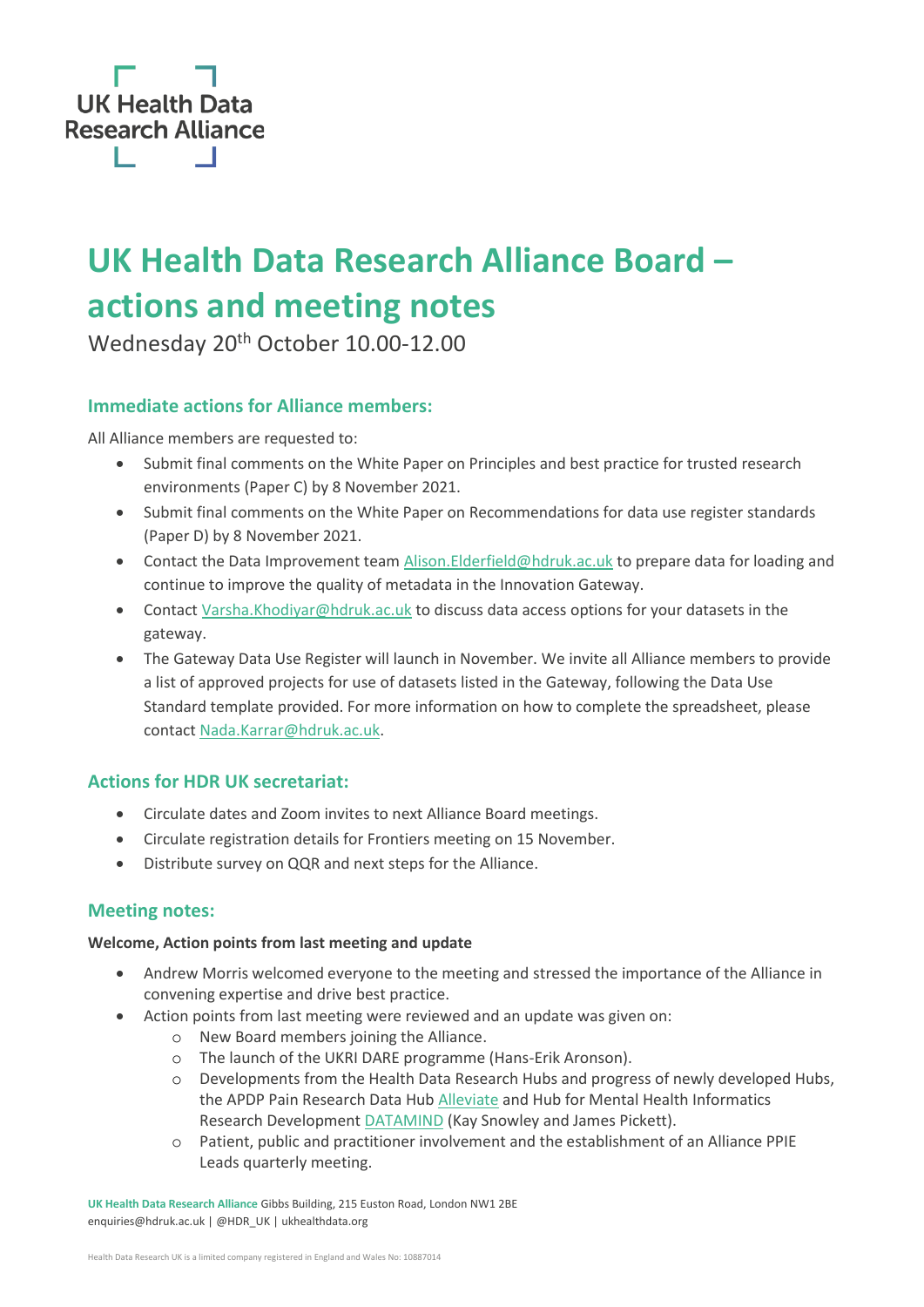

#### **Updates from members**

As part of the general updates, representatives from the UK nations provided a summary of recent work. • Michael Chapman provided an update on behalf of NHS Digital.

- $\circ$  Demand on data services continues to be very high showing a 30% increase in activity compared to a year ago. The increase in number of datasets available resulted in increase of possible data linkages, but also some complexities.
- o Currently recruiting for several roles to increase capacity and respond to demand.
- $\circ$  From 1 October, the National Disease Registration Service was transferred to NHS Digital. Access route is still through Office for Data Release and operated and maintained by the UK Health Security Agency.
- o Work is ongoing to create the collection General Practice Data for Planning and Research (GPDPR) but this will be made available only when certain conditions are met, including patient choice around how their data is included in this collection.
- Michael Quinn updated on behalf of Health and Social Care Northern Ireland.
	- o This has been a difficult year for Northern Ireland but a new strategic group chaired by Chief Scientific Advisor Ian Young has now been established.
	- o Collaboration with Data & Connectivity and HDR UK is continuing successfully, with additional involvement in the [CO-CONNECT](https://co-connect.ac.uk/) project.
	- o Collaboration between the Honest broker Service and the UK Secure eResearch Platform (UKSeRP) is currently providing a mechanism to facilitate Northern Ireland health related research by enabling remote and safe access to data.
	- o Work is ongoing on access to GP data which will improve towards the end of the year.
- David Crossman provided an update on behalf of Public Health Scotland and Scottish government:
	- $\circ$  Research Data Scotland (RDS) launched in September and now offers a route by which researchers can access admin and health data across sector (with eDRIS team and Public Health Scotland being part of RDS). This structure will enable coordination and linkage of data. There is potential for alignment and opportunity for collaboration with HDR UK to streamline data access.
	- o David Crossman reiterated his support to the UK Health data Alliance and highlighted the important function in a 4-nation approach. It will be helpful to identify the areas of work that need to be brought together and would benefit from joint approaches.
- Chris Orton and Alex Newberry provided an update on the work of SAIL Databank and on behalf of Welsh Government:
	- o Work under the Data & Connectivity NCS banner is continuing at pace, while supporting the latest funded projects coming through. Much work is ongoing with Innovation Gateway to enable API integration and manage access requests in a seamless manner.
	- o Also looking at feasibility studies like those part of CO-CONNECT.
	- o Across the safe haven, and including via the BREATHE Hub, SAIL Databank have listed 140 datasets on the Gateway. Quality and metadata updates is increasing progressively.
	- o SAIL continues to provide services across the UK and internationally.
	- o From a Welsh governance perspective, work is ongoing with wider digital health colleagues about communicating research use and making sure data driven research is not restricted by policy.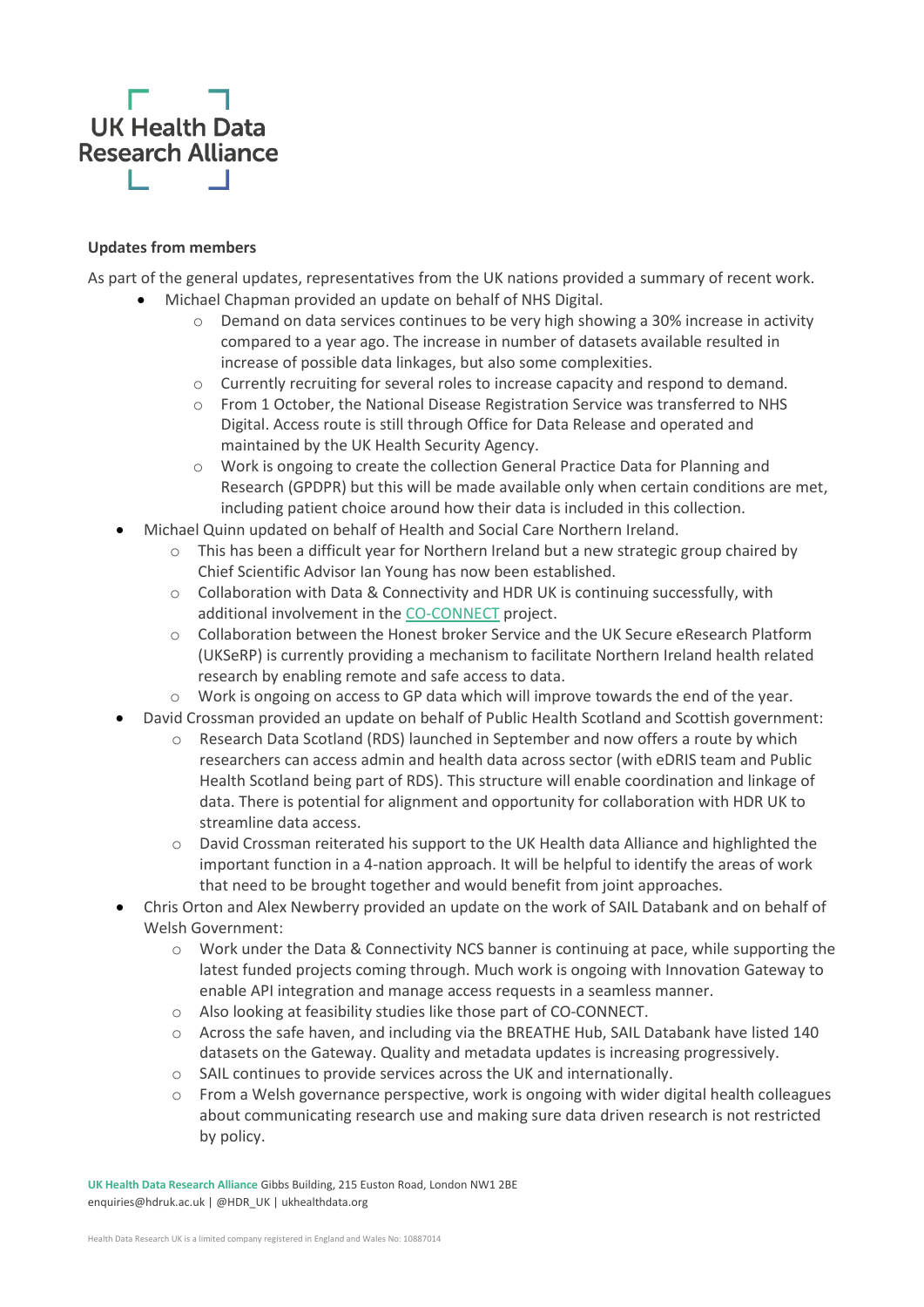

#### **Gateway update**

- Update on Gateway development and new features released was provided by Paola Quattroni (Alliance Delivery Manager). Gateway report for data custodians (Paper B) was circulated to provide an update on the level of engagement and progress of Alliance members in metadata onboarding and improvements, data access requests and cohort discovery.
- [A press release](https://www.hdruk.ac.uk/news/health-data-research-uk-releases-new-tool-to-improve-dataset-discovery/?_hsmi=172103115&_hsenc=p2ANqtz-_U4M-q8XYgYpb4QT1c_11UNNASj6tb7hp-h77PGen-lPH26MEcEYt7iIalsUs0V-SYSyaY3Hom0N5BBcq1qbPuisWM5SzghZx6DD6kkjFrFNH8fME) on the launch of a Data Utility Wizard to improve data discovery has been published.

#### **Trusted Research Environments**

David Seymour (Alliance Executive Director) chaired this session highlighting the value of building and sharing good practice across Alliance members.

- Claire Bloomfield provided an update on behalf of NHSX on policy, strategy and planned investments over the next 3 years.
	- $\circ$  NHSX is [supporting NHS alignment](https://www.nhsx.nhs.uk/blogs/joining-up-the-dots-driving-innovation-research-and-planning-through-trusted-research-environments/) around TREs and how data is used for R&D and the focus is on supporting the Life Science Vision. They have been working also on the Goldacre review and data strategy, both of which are due to be published this coming month.
	- $\circ$  The TRE policy work for NHSX is led by Lisa Murphy around supporting alignment around TREs and policy implications. There is a design working group aimed at convening people from across the system and there is an interest in connecting with colleagues across the UK and working transparently and collaboratively.
	- $\circ$  This year's portfolio is small in scope. Work with NHSD is important as the GPDPR will come into the portfolio. The TRE will need to meet the commitments of GPDPR.
	- $\circ$  Piloting work on imaging data, pathology and AI and how that factor into TREs.
	- o Launched call for ICSs regional Trusted research Environments, up to 500k per region. This is to support ICSs thinking about the uses of data for research and define arrangements, including exploring federation.
	- $\circ$  A larger commitment is expected pending outcome of spending review, to expand and invest in a national TRE and explore imaging medical platforms and other platforms like GEL, Bioresources and Our Future Health.
	- $\circ$  NHSX focus is NHS data and maintaining public trust, while driving capability and capacity in the NHS itself.
	- $\circ$  This work will provide an opportunity to define how TREs operate across the UK and beyond. Close collaboration between NHSX and HDR UK will be key; HDR UK can have a role on scaling up to England and beyond England, and expand to international. The link to DARE UK will also be important.
- Tim Hubbard (Genomics England) presented recent developments on principles and best practice for Trusted Research Environments. A draft White Paper (Paper C) was circulated to Board members and will be published on behalf of the Alliance in the coming weeks (comments can still be submitted by **8 November**).
	- $\circ$  This White Paper is an evolution of a Green Paper published a year ago that went through public consultation. Each of the sections of the different safes are narratives with a list of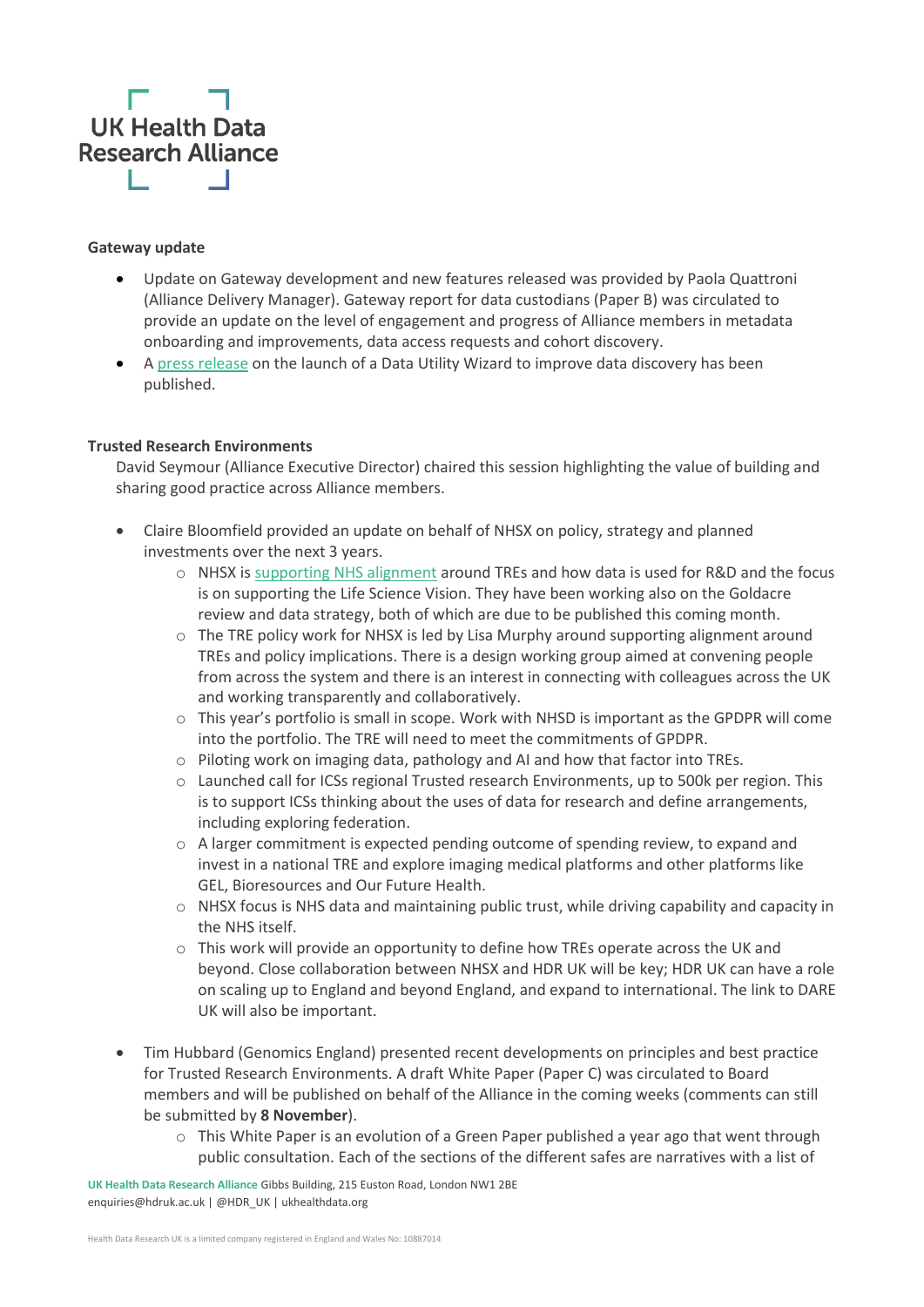

principles and best practices. There is increased focus on transparency and public involvement.

- $\circ$  Purpose is help define and align capabilities that are required to provision TREs in any cloud environment. Capability definitions are around how TREs manage users (SAFE People), projects (SAFE Projects), (SAFE Data), the security/governance perimeter (SAFE Settings) and how TREs release outputs (SAFE Outputs).
- $\circ$  Opportunity beyond UK and including admin data. European Health Data Space programme includes plan for federation across Europe.

Board members recognised the importance of working collaboratively across all Nations. The next steps will include publishing the White Paper and identify what best practice processes exist, identity gaps, policies, standards, modular software and exemplar use cases. Four nation approach and consideration of non-health data and link to DARE UK will be key.

#### **Data Use Register standards White Paper**

Paola Quattroni provided an update on the public consultation and feedback received on the Green Paper on Data use registers standards. Feedback was incorporated in a revised version of the paper which the Board agreed to publish by the end of November. It was suggested that the importance of recognising the digital divide and of reaching out to all communities could be more prominent in the paper. Comments can still be submitted by Alliance members by **8 November**.

A Gateway data use register will launch in November, with the aim to increase transparency of how datasets listed in the Gateway are used. All Alliance members are invited to provide information relevant to approved projects using Gateway datasets. A template for Alliance members to use is going to be circulated soon.

#### **Data Standards White Paper**

Ben Gordon provided an update on the status of the White Paper on Data standards that went out for public consultation in the past months. The White Paper recommends particular data standards, as guided by user need, to encourage increased interoperability across the UK.

The Board approved publication of this paper.

#### **Quinquennial review and next steps for the Alliance**

Caroline Cake presented an overview of the quinquennial review being undertaken by HDR UK. HDR UK has decided to include the work of the Alliance in its QQ2 funding bid and commit to use QQ1 core funds to bridge the gap between ISCF funding ending in August 2022 and the start of QQ2 in April 2023. Alliance members are invited to contribute to the shaping of both the proposed demonstrator programmes and the infrastructure services outlined in the review. A survey will be distributed to hear perspectives from all Alliance members.

#### **AOB**

Gerry Reilly proposed the formation of a Special Interest Group on Imaging data and invited interested Alliance members to participate. If interested, please contact [gerry.reilly@hdruk.ac.uk.](mailto:gerry.reilly@hdruk.ac.uk)

## **Next Alliance Board meetings**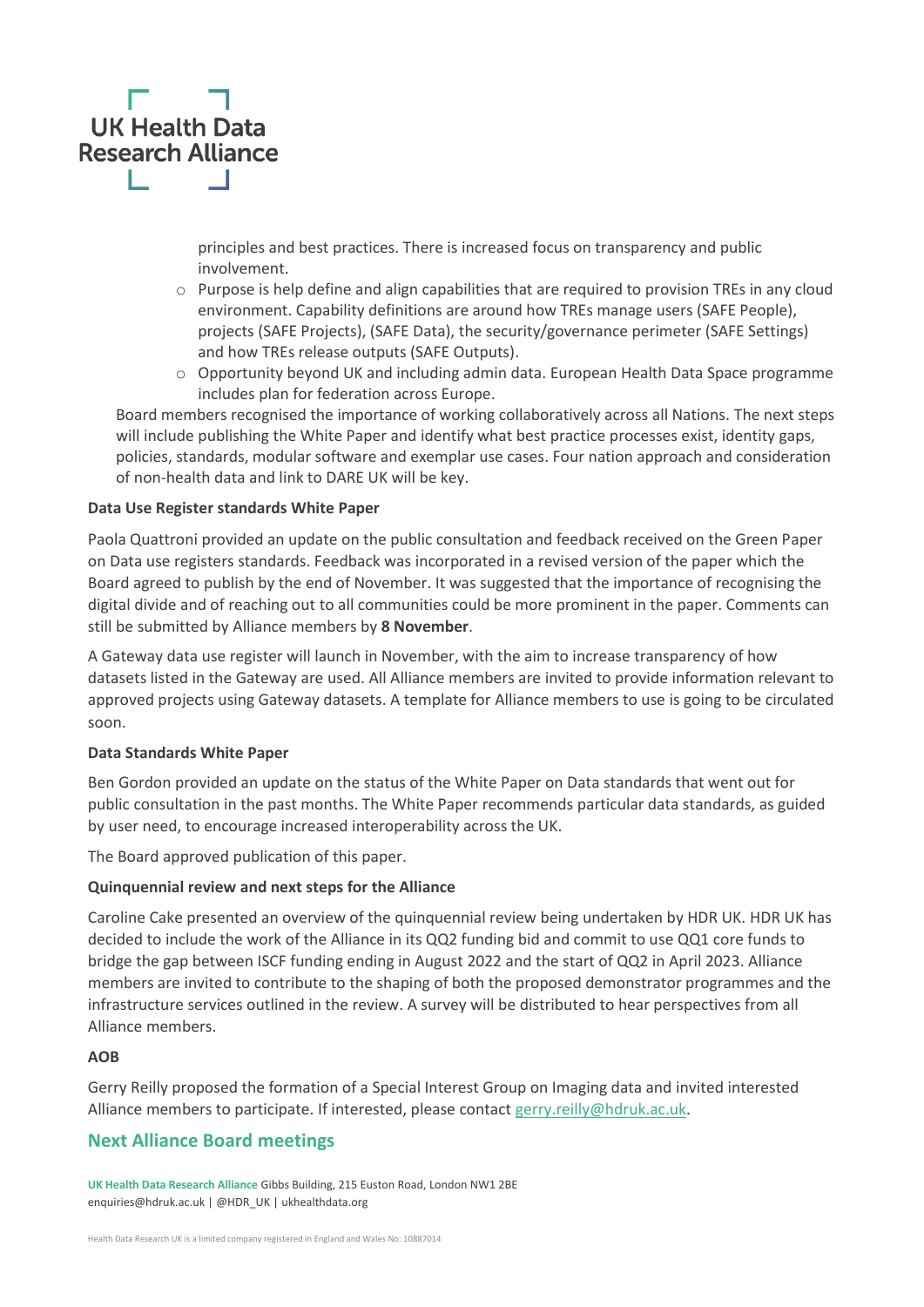

The next Alliance Board meeting will take place via Zoom on **26 January 10.00-12.00**. An invite will be circulated soon.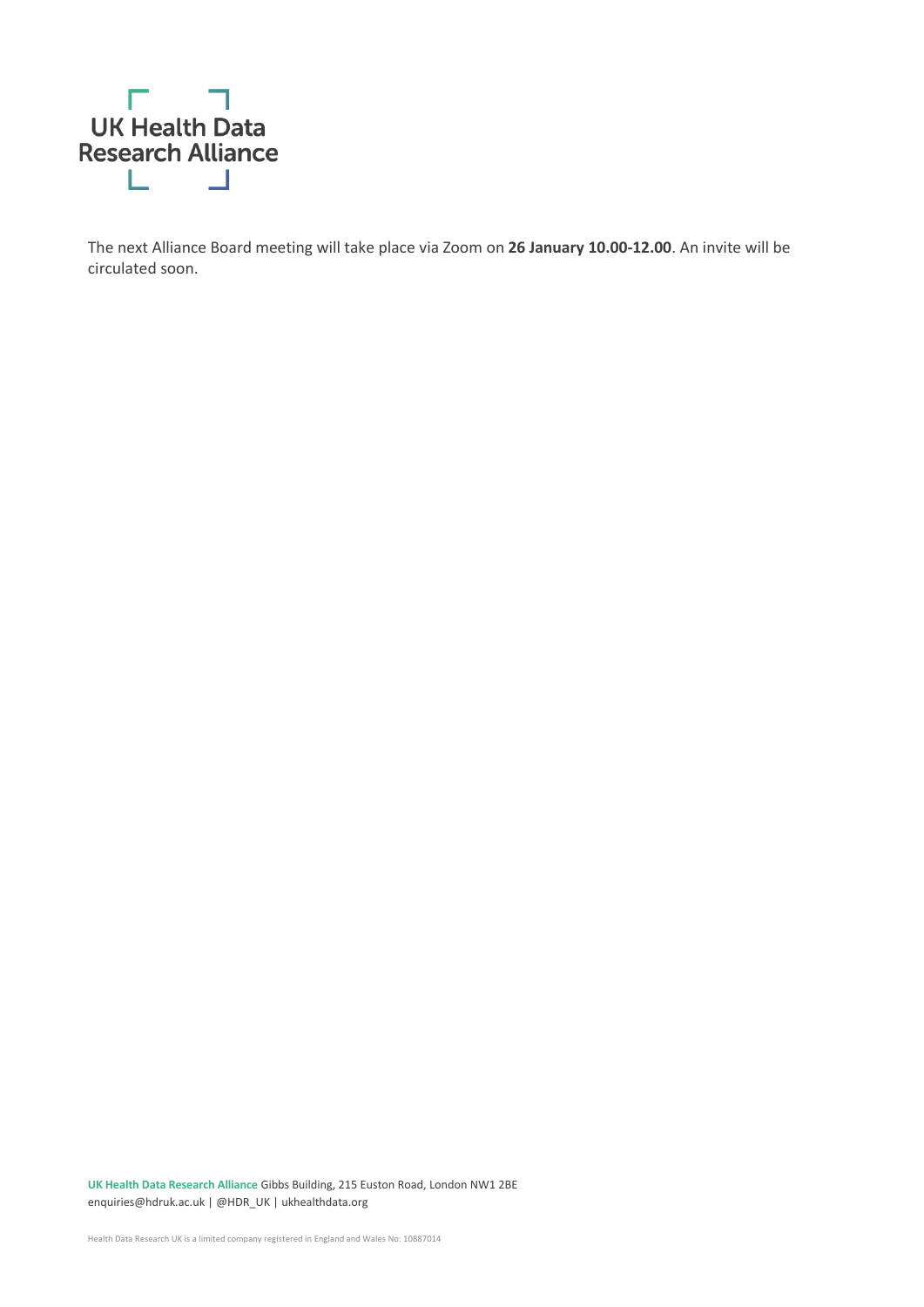

# **Appendix**

### **Attendees via Zoom**

| <b>Name</b>           | Organisation                                         |
|-----------------------|------------------------------------------------------|
| John Zurowski         | <b>iCAIRD</b>                                        |
| David Jenkinson       | <b>Brain Tumour Charity</b>                          |
| Carole Morris         | <b>Public Health Scotland</b>                        |
| Mark Avery            | <b>Gut Reaction Hub</b>                              |
| David Crossman        | <b>Scottish Government</b>                           |
| Darren Lunn           | <b>CPRD</b>                                          |
| Claire Bloomfield     | <b>NHSX</b>                                          |
| Ewan Harrison         | COG-UK                                               |
| Kathy Harrison        | Dataloch                                             |
| Jenni Harrison        | <b>ALLEVIATE</b>                                     |
| <b>Hilary Fanning</b> | University Hospitals Birmingham NHS Foundation Trust |
| Seb Ourselin          | LMIAIC                                               |
| Michael Quinn         | <b>HSCNI</b>                                         |
| Manjit Benning        | <b>INSIGHT Hub</b>                                   |
| <b>Robert Stewart</b> | <b>DATAMIND</b>                                      |
| Nathalie Kingston     | <b>NIHR BioResource</b>                              |
| Alex Newberry         | Welsh government                                     |
| David Snead           | PATHLAKE                                             |
| Kerrie Woods          | Oxford University Hospital                           |
| Rakesh Uppal          | <b>Barts Health NHS Trust</b>                        |
| Suzy Gallier          | <b>PIONEER</b>                                       |
| Stephen Lock          | NIHR Clinical Research Network                       |
| Erik Mayer            | Imperial College Healthcare NHS Trust                |
| Yvonne Silove         | <b>HQIP</b>                                          |
| Michael Chapman       | <b>NHS Digital</b>                                   |
| Lisa Murphy           | <b>NHSX</b>                                          |
| Alistair Weir         | Guy's and St Thomas Hospital                         |
| Will Victor           | <b>RCGP</b>                                          |
| Erik Mayer            | Imperial College Healthcare NHS Trust                |
| Hans-Erik Aronson     | DARE UK                                              |
| Tim Hubbard           | Genomics England                                     |
| Amanda White          | <b>HDRUK</b>                                         |